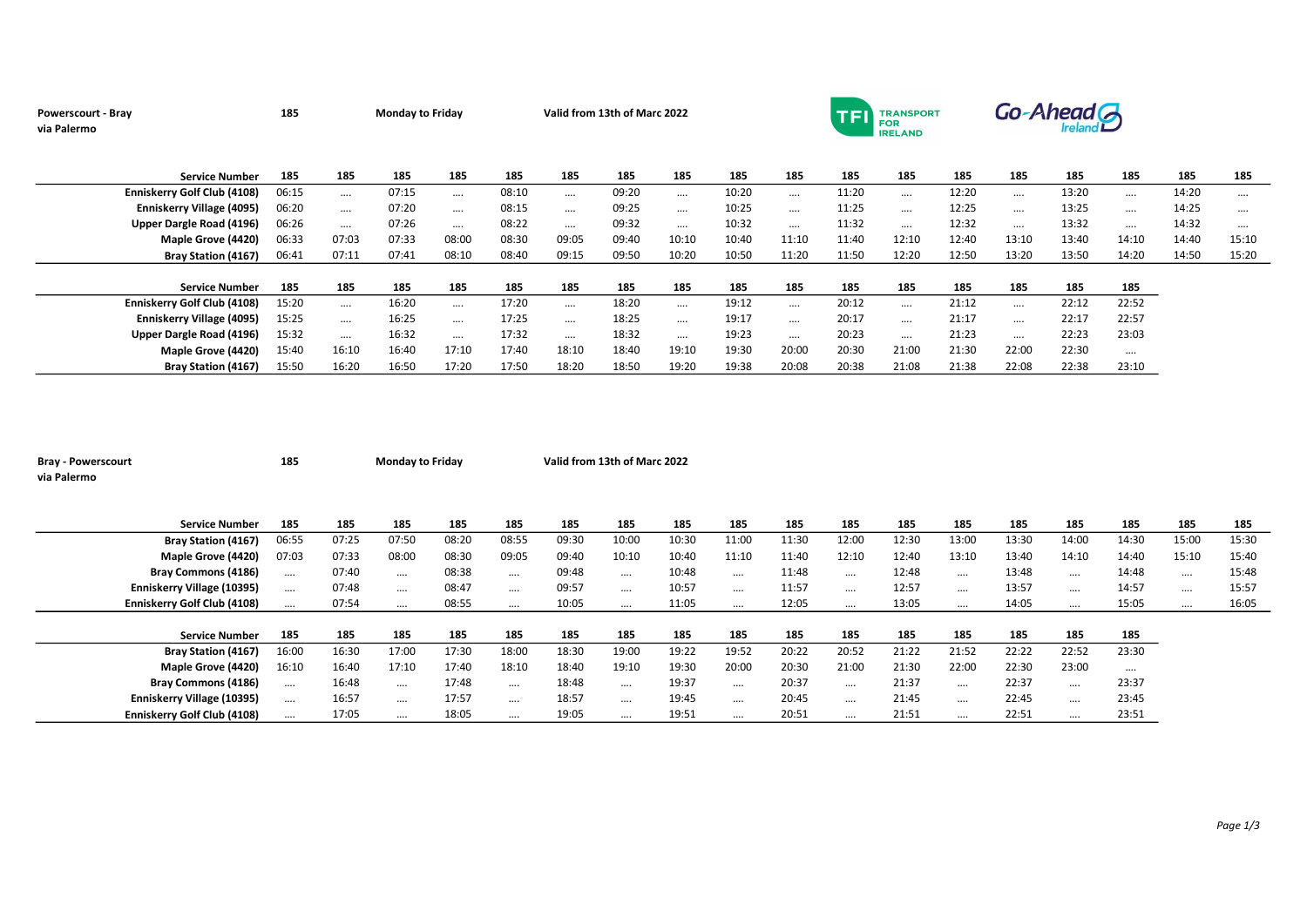| <b>Powerscourt - Bray</b><br>via Palermo | 185   |          | Saturday |          | Valid from 13th of Marc 2022<br><b>TRANSPORT</b><br><b>TFI</b><br><b>FOR</b><br><b>IRELAND</b> |          |       |          |       |          |       |          |       |          | Go-Ahead <sub>G</sub> |          |       |          |  |  |
|------------------------------------------|-------|----------|----------|----------|------------------------------------------------------------------------------------------------|----------|-------|----------|-------|----------|-------|----------|-------|----------|-----------------------|----------|-------|----------|--|--|
| <b>Service Number</b>                    | 185   | 185      | 185      | 185      | 185                                                                                            | 185      | 185   | 185      | 185   | 185      | 185   | 185      | 185   | 185      | 185                   | 185      | 185   | 185      |  |  |
| <b>Enniskerry Golf Club (4108)</b>       | 06:12 | $\cdots$ | 07:12    | $\cdots$ | 08:12                                                                                          | $\cdots$ | 09:12 | $\cdots$ | 10:20 | $\cdots$ | 11:20 | $\cdots$ | 12:20 | $\cdots$ | 13:20                 | $\cdots$ | 14:20 | $\cdots$ |  |  |
| <b>Enniskerry Village (4095)</b>         | 06:17 | $\cdots$ | 07:17    | $\cdots$ | 08:17                                                                                          | $\cdots$ | 09:17 | $\cdots$ | 10:25 |          | 11:25 | $\cdots$ | 12:25 | $\cdots$ | 13:25                 | $\cdots$ | 14:25 |          |  |  |
| Upper Dargle Road (4196)                 | 06:23 | $\cdots$ | 07:23    | $\cdots$ | 08:23                                                                                          | $\cdots$ | 09:23 | $\cdots$ | 10:32 | $\cdots$ | 11:32 | $\cdots$ | 12:32 | $\cdots$ | 13:32                 | $\cdots$ | 14:32 |          |  |  |
| Maple Grove (4420)                       | 06:30 | 07:00    | 07:30    | 08:00    | 08:30                                                                                          | 09:00    | 09:30 | 10:10    | 10:40 | 11:10    | 11:40 | 12:10    | 12:40 | 13:10    | 13:40                 | 14:10    | 14:40 | 15:10    |  |  |
| <b>Bray Station (4167)</b>               | 06:38 | 07:08    | 07:38    | 08:08    | 08:38                                                                                          | 09:08    | 09:38 | 10:20    | 10:50 | 11:20    | 11:50 | 12:20    | 12:50 | 13:20    | 13:50                 | 14:20    | 14:50 | 15:20    |  |  |
| <b>Service Number</b>                    | 185   | 185      | 185      | 185      | 185                                                                                            | 185      | 185   | 185      | 185   | 185      | 185   | 185      | 185   | 185      | 185                   | 185      |       |          |  |  |
| <b>Enniskerry Golf Club (4108)</b>       | 15:20 | $\cdots$ | 16:20    | $\cdots$ | 17:20                                                                                          | $\cdots$ | 18:15 |          | 19:12 | $\cdots$ | 20:12 | $\cdots$ | 21:12 | $\cdots$ | 22:12                 | 23:00    |       |          |  |  |
| Enniskerry Village (4095)                | 15:25 | $\cdots$ | 16:25    | $\cdots$ | 17:25                                                                                          | $\cdots$ | 18:20 | $\cdots$ | 19:17 | $\cdots$ | 20:17 | $\cdots$ | 21:17 | $\cdots$ | 22:17                 | 23:05    |       |          |  |  |
| Upper Dargle Road (4196)                 | 15:32 | $\cdots$ | 16:32    | $\cdots$ | 17:32                                                                                          | $\cdots$ | 18:27 | $\cdots$ | 19:23 | $\cdots$ | 20:23 |          | 21:23 | $\cdots$ | 22:23                 | 23:11    |       |          |  |  |
| Maple Grove (4420)                       | 15:40 | 16:10    | 16:40    | 17:10    | 17:40                                                                                          | 18:10    | 18:35 | 19:00    | 19:30 | 20:00    | 20:30 | 21:00    | 21:30 | 22:00    | 22:30                 | $\cdots$ |       |          |  |  |
| <b>Bray Station (4167)</b>               | 15:50 | 16:20    | 16:50    | 17:20    | 17:50                                                                                          | 18:20    | 18:45 | 19:08    | 19:38 | 20:08    | 20:38 | 21:08    | 21:38 | 22:08    | 22:38                 | 23:18    |       |          |  |  |

| <b>Bray - Powerscourt</b><br>via Palermo |                            | 185      |       | Saturday |       |          | Valid from 13th of Marc 2022 |          |       |          |       |          |       |          |       |          |          |          |       |
|------------------------------------------|----------------------------|----------|-------|----------|-------|----------|------------------------------|----------|-------|----------|-------|----------|-------|----------|-------|----------|----------|----------|-------|
|                                          | <b>Service Number</b>      | 185      | 185   | 185      | 185   | 185      | 185                          | 185      | 185   | 185      | 185   | 185      | 185   | 185      | 185   | 185      | 185      | 185      | 185   |
|                                          | <b>Bray Station (4167)</b> | 06:52    | 07:22 | 07:52    | 08:22 | 08:52    | 09:22                        | 10:00    | 10:30 | 11:00    | 11:30 | 12:00    | 12:30 | 13:00    | 13:30 | 14:00    | 14:30    | 15:00    | 15:30 |
|                                          | Maple Grove (4420)         | 07:00    | 07:30 | 08:00    | 08:30 | 09:00    | 09:30                        | 10:10    | 10:40 | 11:10    | 11:40 | 12:10    | 12:40 | 13:10    | 13:40 | 14:10    | 14:40    | 15:10    | 15:40 |
|                                          | <b>Bray Commons (4186)</b> | $\cdots$ | 07:37 | $\cdots$ | 08:37 | $\cdots$ | 09:37                        | $\cdots$ | 10:48 | $\cdots$ | 11:48 | $\cdots$ | 12:48 |          | 13:48 | $\cdots$ | 14:48    | $\cdots$ | 15:48 |
| Enniskerry Village (10395)               |                            | $\cdots$ | 07:45 | $\cdots$ | 08:45 | $\cdots$ | 09:45                        | $\cdots$ | 10:57 | $\cdots$ | 11:57 | $\cdots$ | 12:57 |          | 13:57 |          | 14:57    | $\cdots$ | 15:57 |
| Enniskerry Golf Club (4108)              |                            | $\cdots$ | 07:51 | $\cdots$ | 08:51 | $\cdots$ | 09:51                        | $\cdots$ | 11:05 | $\cdots$ | 12:05 | $\cdots$ | 13:05 | $\cdots$ | 14:05 | $\cdots$ | 15:05    |          | 16:05 |
|                                          | <b>Service Number</b>      | 185      | 185   | 185      | 185   | 185      | 185                          | 185      | 185   | 185      | 185   | 185      | 185   | 185      | 185   | 185      | 185      |          |       |
|                                          | <b>Bray Station (4167)</b> | 16:00    | 16:30 | 17:00    | 17:30 | 18:00    | 18:30                        | 18:52    | 19:22 | 19:52    | 20:22 | 20:52    | 21:22 | 21:52    | 22:22 | 22:52    | 23:30    |          |       |
|                                          | Maple Grove (4420)         | 16:10    | 16:40 | 17:10    | 17:40 | 18:10    | 18:40                        | 19:00    | 19:30 | 20:00    | 20:30 | 21:00    | 21:30 | 22:00    | 22:30 | 23:00    | $\cdots$ |          |       |
|                                          | Bray Commons (4186)        | $\cdots$ | 16:48 | $\cdots$ | 17:48 | $\cdots$ | 18:48                        | $\cdots$ | 19:37 | $\cdots$ | 20:37 | $\cdots$ | 21:37 |          | 22:37 | $\cdots$ | 23:37    |          |       |
| Enniskerry Village (10395)               |                            | $\cdots$ | 16:57 | $\cdots$ | 17:57 | $\cdots$ | 18:57                        | $\cdots$ | 19:45 | $\cdots$ | 20:45 | $\cdots$ | 21:45 |          | 22:45 | $\cdots$ | 23:45    |          |       |
| Enniskerry Golf Club (4108)              |                            | $\cdots$ | 17:05 | $\cdots$ | 18:05 | $\cdots$ | 19:05                        | $\cdots$ | 19:51 | $\cdots$ | 20:51 | $\cdots$ | 21:51 |          | 22:51 | $\cdots$ | 23:51    |          |       |